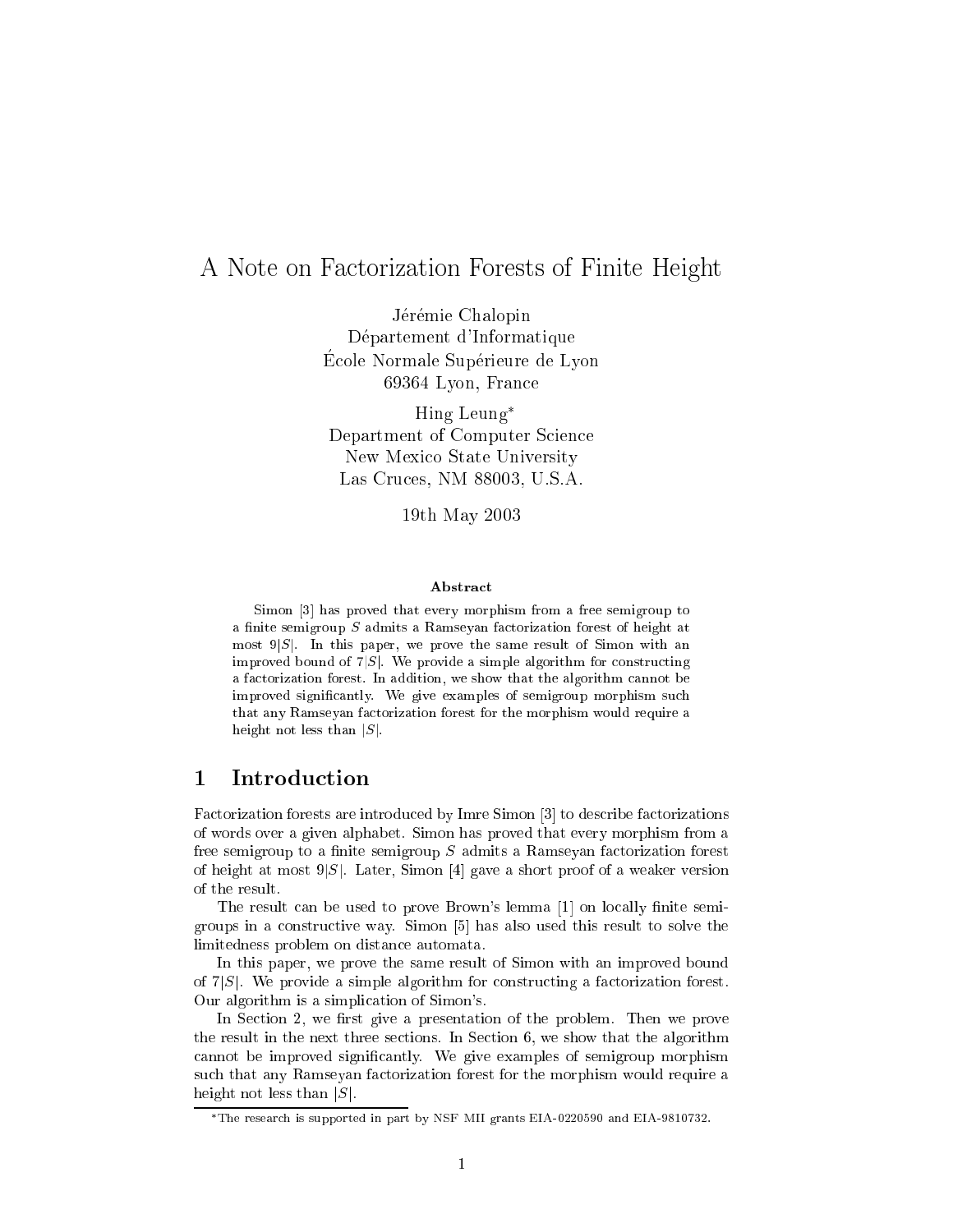#### 2Presentation of the problem

Given a set A, we write  $A^+$  or  $\mathcal{F}(A)$  to denote the free semigroup generated by A. A factorization forest F over an alphabet A can be defined by a function  $d$ from  $A^+$  into  $\mathcal{F}(A^+)$  such that for every  $x \in A^+$ ,  $d(x) = (x_1, x_2, \ldots, x_n)$  implies that  $x = x_1 x_2 \cdots x_p$ . We say that  $d(x)$  is a factorization of x.

With each word  $x \in A^+$ , we associate a rooted tree  $T(x)$  such that the tree nodes are labelled by words in  $A^+$ . If  $|d(x)| = 1$ ,  $T(x)$  consists just of a root labelled x. If  $d(x) = (x_1, x_2, \ldots, x_p)$  where  $p \geq 2$ , the root of  $T(x)$  is labelled by x and has p children  $T(x_i)$  for  $1 \leq i \leq p$ .

Given  $x \in A^+$ . We define the height  $h(x)$  to be the height of the tree  $T(x)$ . Specifically,  $h(x) = 0$  if  $|d(x)| = 1$ , and  $h(x) = 1 + \max\{h(x_i) | 1 \le i \le p\}$ where  $d(x) = (x_1, x_2, \ldots, x_p)$  and  $p \ge 2$ . The height of a factorization forest F is defined by  $\sup\{h(x) \mid x \in A^+\}.$ 

Let f be a morphism from a free semigroup  $A^+$  to a finite semigroup S. A factorization forest F is Ramseyan modulo f if for every x of degree  $p > 3$ ,  $d(x) = (x_1, x_2, \ldots, x_p)$  implies that there exists an idempotent e such that  $e = f(x) = f(x_1) = f(x_2) = \cdots = f(x_p)$ . We say that f admits a Ramseyan factorization forest if it admits a factorization forest  $F$  over  $A$  which is Ramseyan modulo f and the only words such that  $d(x) = x$  are the elements of A.

In this paper, we assume that the readers are familiar with the local structure theory of semigroup, whi
h are overed in Chapter 2 (Green's relations) of Lallement  $[2]$ .

#### 3The group ase

We consider in this section a morphism f from a free semigroup  $A^+$  to a finite group  $G$ . Let  $e$  be the identity of  $G$ . Since  $e$  is the only idempotent element of  $G$ , the only nodes in a factorization tree with an outdegree greater than two will have a label x such that  $f(x) = e$ .

**Theorem 1** Every morphism  $f : A^+ \to G$ , where G is a finite group, admits a Ramseyan factorization forest of height at most  $3|G|$ .

**Proof.** Given a word x, let PrefixImages $(x) = \{f(u) | u \in A^+ \text{ is a proper }$ prefix of  $x$ . For all  $x, v \in A^+$  and  $u, w \in A^*$  such that  $x = uvw$ , we have  $f(u)$  PrefixImages $(v) \subseteq$ PrefixImages $(x)$ .

We will show by induction on  $\text{PrefixImages}(x)$  that we can find a tree for x of height at most  $3$  PrefixImages $(x)$ .

If  $|\text{PrefixImages}(x)| = 0$ , we have  $|x| = 1$ . Let  $d(x) = x$  which gives a factorization tree of height 0.

Suppose  $|\text{PrefixImages}(x)| \geq 1$ . Let  $b \in \text{PrefixImages}(x)$ . Let  $x = a_1 a_2 \cdots a_p$ where  $a_i \in A$  for  $1 \leq i \leq p$ . Consider all prefixes of x that are mapped to b under f. Let  $1 \leq i_1 < i_2 < \cdots < i_k \leq p$  be all the indices such that  $f(a_1 \cdots a_{i_j}) = b$ . Let  $u = a_1 \cdots a_{i_1}$ ,  $v = a_{i_k+1} \cdots a_p$  and  $y_j = a_{i_j+1} \cdots a_{i_{j+1}}$  for each  $1 \leq j \leq k-1$ . We also denote  $y_1 \cdots y_{k-1}$  by y. Since G is a group, we have  $e = f(y_1) = f(y_2)$  $\cdots = f(y_{k-1}) = f(y)$ . We construct a factorization tree (see Figure 1) for x by defining  $d(x) = (uy, v), d(uy) = (u, y)$  and  $d(y) = (y_1, \ldots, y_{k-1})$ . A degenerate case occurs when  $k = 1$ ,  $y = \varepsilon$  and  $d(x) = (u, v)$ .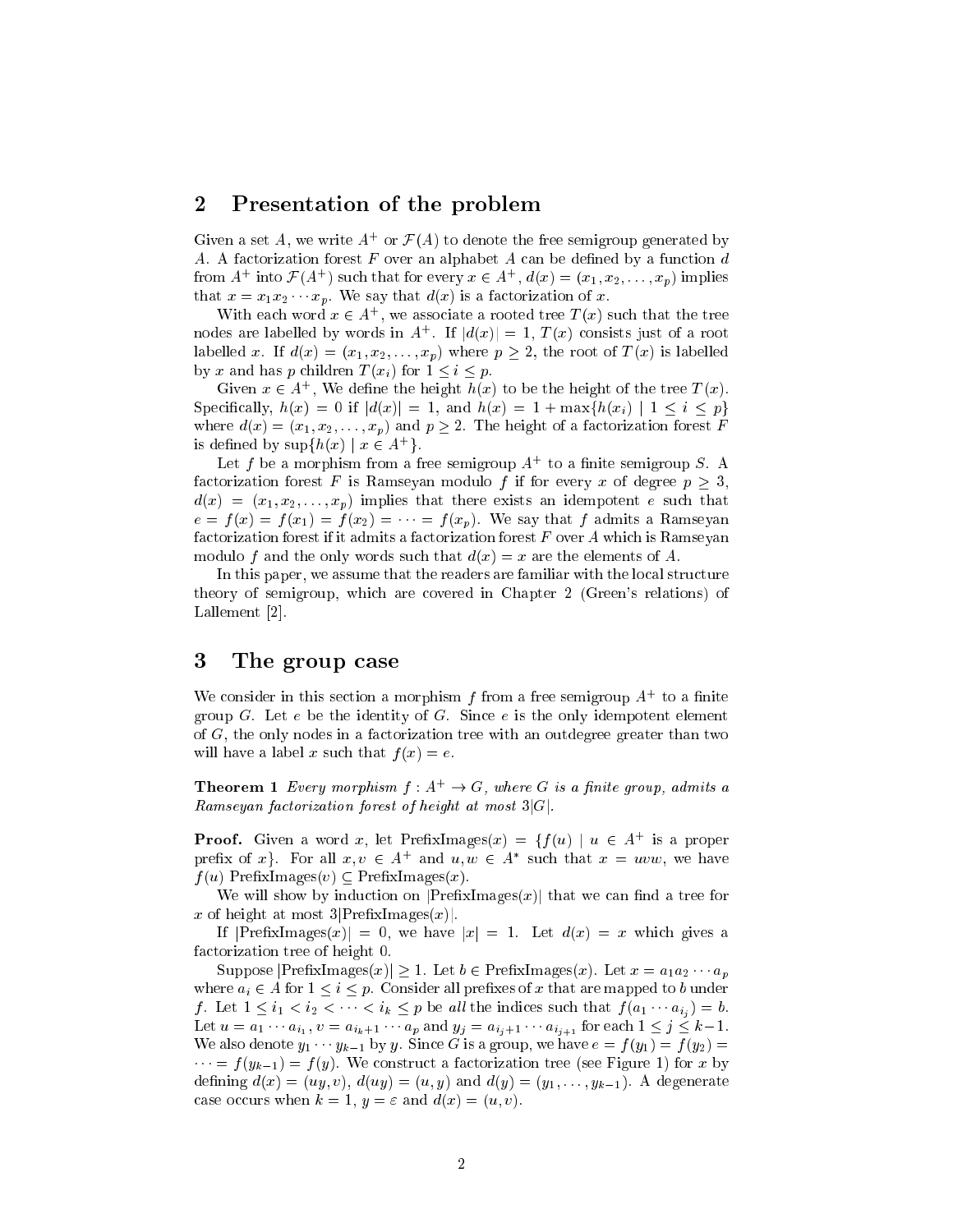

Figure 1: How to build a tree for the group ase

We will now show that for each leaf of the tree we have just built, the size of PrefixImages has decreased. We know that PrefixImages $(u) \subset$  $PrefixImages(x)$  and  $b \in PrefixImages(x) \setminus PrefixImages(u)$ . Thus,  $|\text{PrefixImages}(u)| \leq |\text{PrefixImages}(x)|.$  We also know that for each  $y_j$ , b PrefixImages $(y_j) = f(uy_1 \cdots y_{j-1})$  PrefixImages $(y_i) \subseteq$  PrefixImages $(x)$ . Since G is a group and  $b \in PrefixImages(x) \setminus b$  PrefixImages $(y_j)$ , we conclude that  $|\text{PrefixImages}(y_j)| \leq |\text{PrefixImages}(x)|$ . With the same argument, we can see that  $|PrefixImages(v)| \langle |PrefixImages(x)|$ . By the induction hypothesis, there are factorization trees for  $u, v$  and each  $y_i$  of height at most  $3(|\text{PrefixImages}(x)|-1)$  and consequently we can construct a tree for x of height at most  $3$ |PrefixImages $(x)$ |.

Since  $|\text{PrefixImages}(x)| \leq |G|$ , we have found a way to build a factorization forest of height at most  $3|G|$ .

#### The single D-class case  $\overline{4}$

We consider in this section a morphism f from  $A^+$  to a finite semigroup that has only one single  $D$ -class. Note that the single  $D$ -class must be regular.

**Theorem 2** Every morphism  $f : A^+ \to S$ , where S is a finite semigroup which has only one single  $\mathcal D$ -class, admits a Ramseyan factorization forest of height at  $most 5|S|$ .

**Proof.** Let  $x = a_1 a_2 \cdots a_p$  where  $a_i \in A$  for  $1 \leq i \leq p$ . We define  $\text{int}(x) =$  $\{(L_{f(a_i)}, R_{f(a_{i+1})}) \mid 1 \leq i \leq p-1\}.$  Observe that  $\text{int}(v) \subseteq \text{int}(x)$  where v is a factor of  $x$ .

Recall that all  $H$ -classes in a  $D$ -class are of the same size. Let q be the size of each  $H$ -class. We will show by induction on  $|\text{int}(x)|$  that we can find for each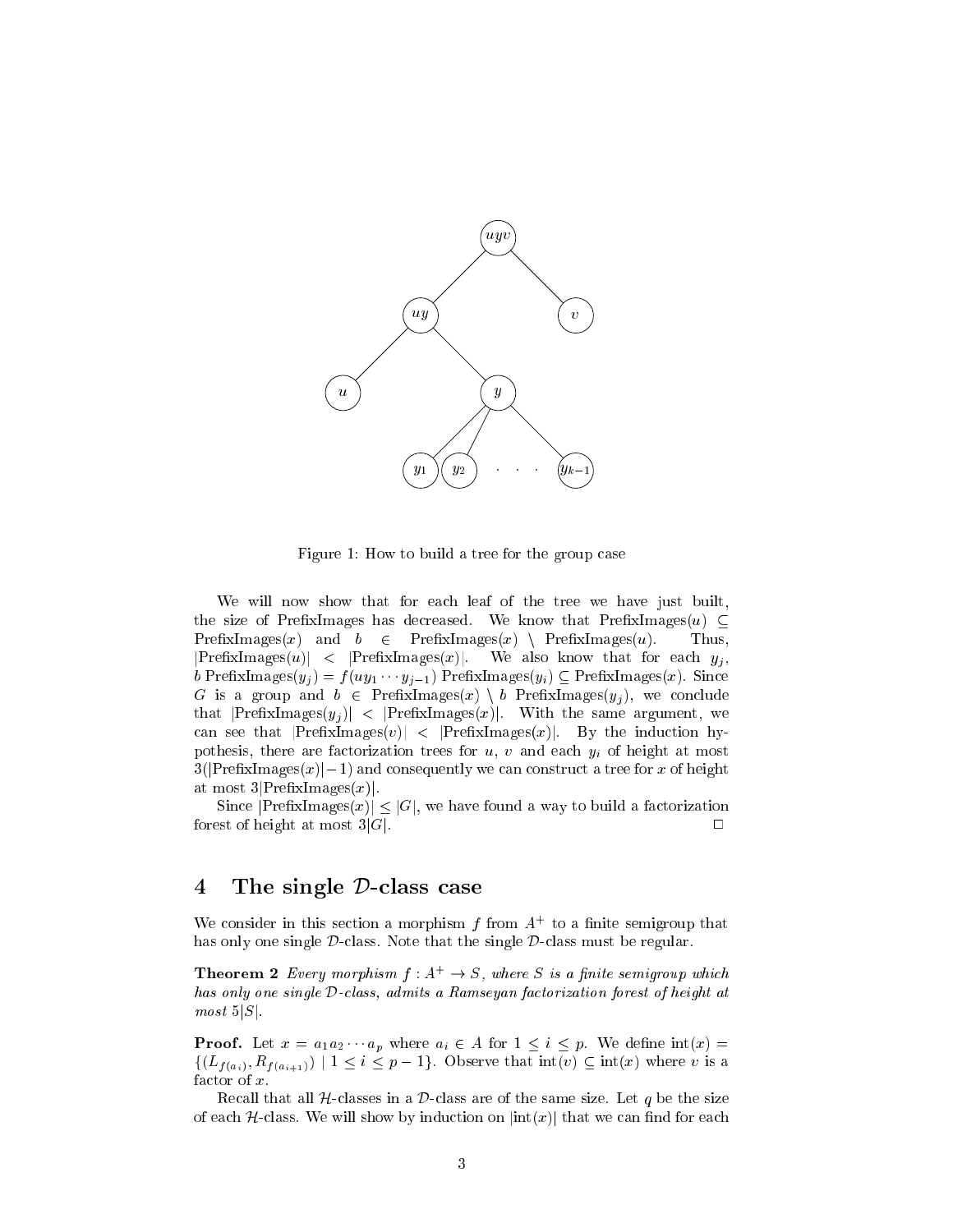

Figure 2: How to build a tree for the single  $\mathcal{D}$ -class case

word x a factorization tree of height at most  $5q$   $\frac{sin(x)}{x}$ .

If  $\text{int}(x) = \emptyset$ , we have  $|x| = 1$ . Let  $d(x) = x$ , which gives a factorization tree of height 0.

Suppose  $|\text{int}(x)| \ge 1$ . Let  $(L, R) \in \text{int}(x)$ . Let  $1 \le i_1 < i_2 < \cdots < i_k \le p-1$ be all the indices such that  $(L_{f(a_{i_j})}, R_{f(a_{i_j+1})}) = (L, R)$ . Let  $u = a_1 \cdots a_{i_1}$ ,  $v = a_{i_k+1} \cdots a_p$  and  $y_j = a_{i_j+1} \cdots a_{i_{j+1}}$  for each  $1 \leq j \leq k-1$ . We also denote  $y_1 \cdots y_{k-1}$  by y. By the local structure theory of semigroup, we know that y and each  $y_j$  belong to the same H-class  $H = R \cap L$ , which is a subgroup of S. We construct a factorization tree (see Figure 2) for x by defining  $d(x) = (uy, v)$ and  $d(uy) = (u, y)$ . By using the technique from the previous section for the group case, we construct a factorization tree of height at most  $3|H| = 3q$  with root y and leaves  $y_1, \ldots, y_{k-1}$ . It is a degenerate case when  $k = 1$  and  $y = \epsilon$ . In that case, the construction tree for x is defined by  $d(x) = (u, v)$ .

Since u, v, and all the  $y_j$ 's are factors of x, we know that  $\text{int}(u) \subseteq \text{int}(x)$ ,  $\text{int}(v) \subseteq \text{int}(x)$  and  $\text{int}(y_j) \subseteq \text{int}(x)$ , for  $1 \leq j \leq k - 1$ . Moreover, by the way u, v and the  $y_i$ 's are defined, we know that  $(L, R)$  belongs to  $\text{int}(x)$  but not to  $\text{int}(u)$ ,  $\text{int}(v)$  or any of the  $\text{int}(y_j)$ 's. Then, by the induction hypothesis, there are factorization trees for u, v and each  $y_j$ 's of height at most  $5q(\text{int}(x))-1$ ) and consequently, we can construct a factorization tree for  $x$  of height at most  $2 + 3q + 5q(\text{int}(x)) - 1 \leq 5q\text{int}(x)$ .

Since  $|\text{int}(x)|$  is less than or equal to the number of different H-classes in S and q is the size of any  $H$ -class, the height of the factorization tree for x is at most  $5|S|$ .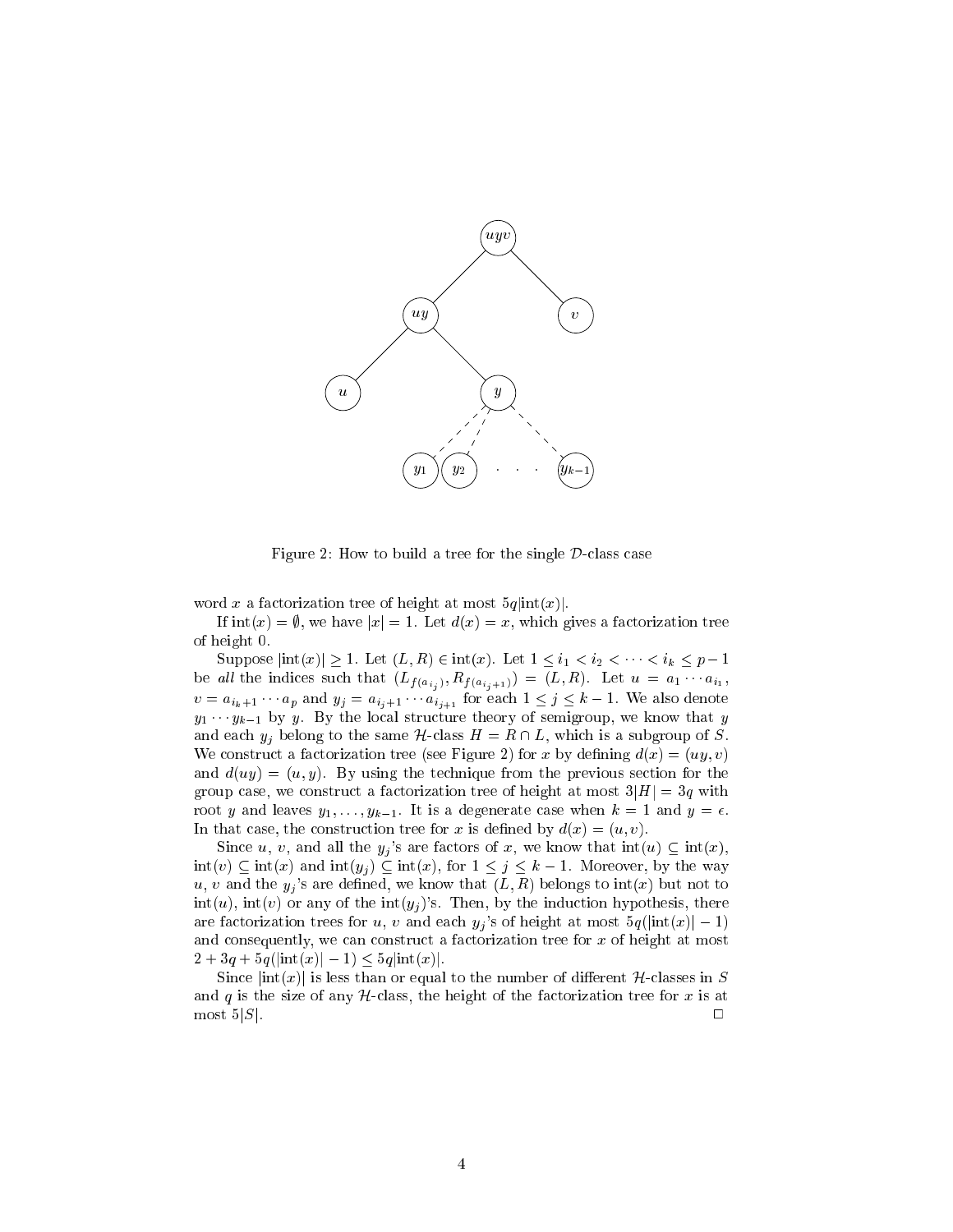

Figure 3: How to build a tree for the general case

#### $\overline{5}$ The general ase

We consider in this section a morphism  $f$  from  $A^+$  to a finite semigroup. The following basi knowledge about semigroup is very important in the understanding of the algorithm: if  $x = uvw$  then  $D_{f(v)} \ge D_{f(x)}$ .

**Theorem 3** Every morphism  $f : A^+ \rightarrow S$ , from a free semigroup to a finite one, admits a Ramseyan factorization forest of height at most  $7|S|$ .

**Proof.** Given a word x, we consider the position of  $D_{f(x)}$  in the partial ordering of the Dlasses. We will show by an indu
tion on the Dlasses partial ordering that we can construct a factorization tree of height at most  $7\sum_{D>p D_{f(x)}}|D|$ .

Firstly suppose that  $D_{f(x)}$  is one of the maximal D-class for the partial ordering  $\leq_{\mathcal{D}}$ . We can apply the technique from the previous section for a single D-class. Thus, there exists a factorization tree for x of height at most  $5|D_{f(x)}|$ , which is less than  $7|D_{f(x)}| = 7\sum_{D>D}P_{f(x)}|D|$ .

Now, for the inductive case, we suppose that  $D_{f(x)}$  is not a maximal D-class. We need another induction on the length of x. If  $|x|=1$ , we put  $d(x)=x$  which gives a fa
torization tree of height 0.

Suppose  $|x| \geq 1$ . We say that a word  $w \in A^+$  is primitive if  $w \in A$ , or w and y belong to different D-classes where  $w = ya$  and  $a \in A$ . We decompose x into primitive strings  $y_1, y_2, \ldots, y_k$  such that  $x = y_1y_2 \cdots y_kv$  where  $D_{f(y_i)} = D_{f(x)}$ for  $1 \leq j \leq k$  and  $D_{f(v)} >_{\mathcal{D}} D_{f(x)}$ . Clearly,  $k \geq 1$ . A degenerate case of the decomposition is when  $v$  does not exist. That is,  $x$  is decomposed into primitive strings  $y_1, y_2, \ldots, y_k$  such that  $x = y_1 y_2 \cdots y_k$  where  $D_{f(y_i)} = D_{f(x)}$ for  $1 \leq j \leq k$ . Note that the decomposition of x is unique.

Consider the general case of the decomposition of x. (The degenerate case is easier.) We factorize  $x$  (see Figure 3) according to the decomposition such that  $d(x) = (y, v)$  and y is factorized into  $y_1, y_2, \ldots, y_k$  using the same technique given in the previous se
tion for a single Dlass. The height of the subtree rooted at y with leaves  $y_1, y_2, \ldots, y_k$  (see Figure 3) is at most  $5|D_{f(x)}|$ .

For each primitive string  $y_j$  where  $1 \leq j \leq k$ , we factorize it (see Figure 4) into  $y'_j$  and a where  $y_j = y'_j a$  and  $a \in A$ . That is,  $d(y_j) = (y'_j, a)$ . There is no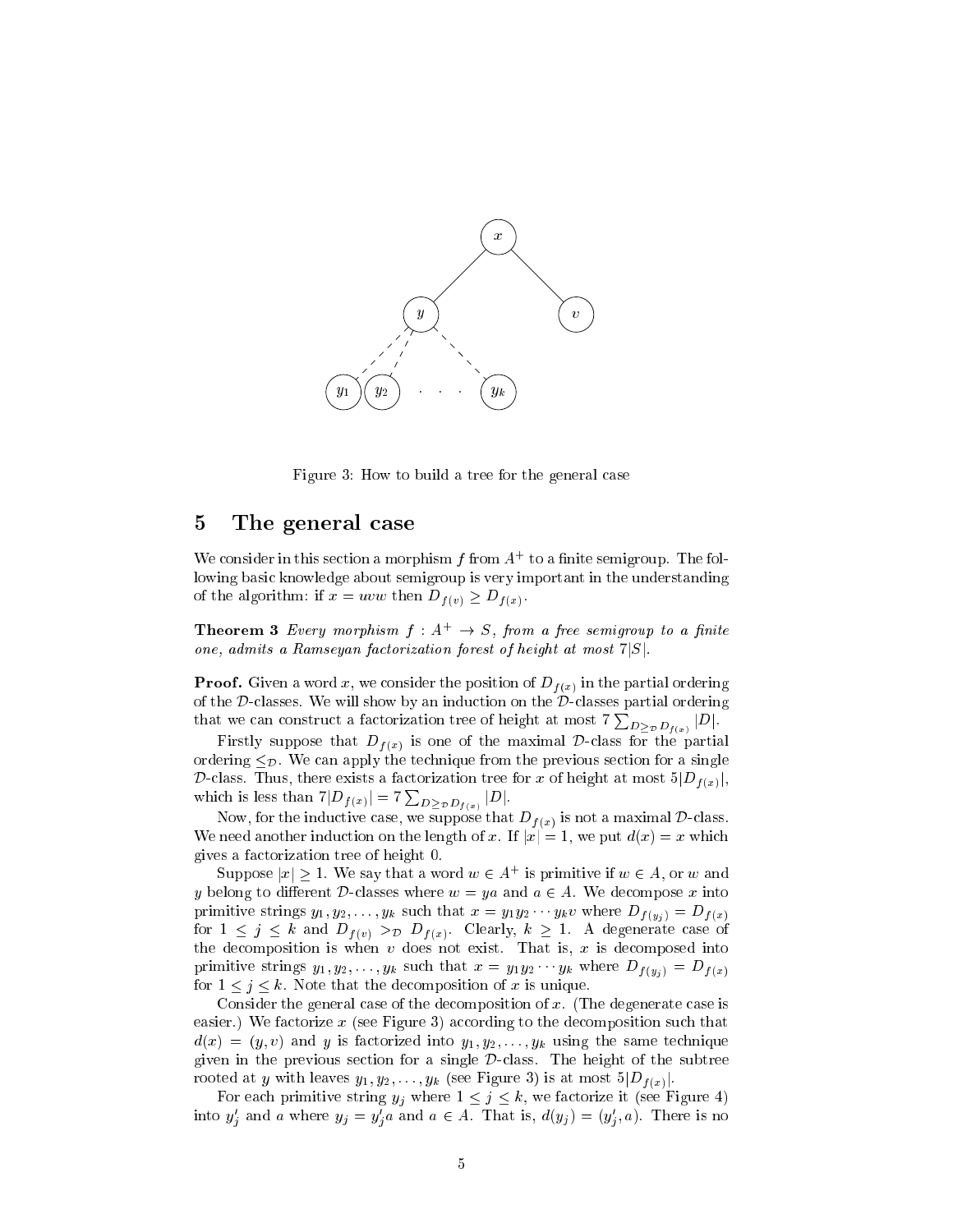

Figure 4: How to build a tree for a primitive string

need to factorize  $y_j$  if  $y_j \in A$ .

By the induction hypothesis, there exist factorization trees for each  $y_i$  and v of height at most  $7\sum_{D>D}D_{f(x)}|D|$ . The total height for the factorization of x is at most  $2 + 5|D_{f(x)}| + 7\sum_{D>p}D_{f(x)}|D| \le 7\sum_{D>p}D_{f(x)}|D|$ .

Consequently, for each word  $x$  we can construct a factorization tree of height at most  $7\sum_{D>pD_{f(x)}}|D|\leq 7|S|$ .

#### 6 Lower Bounds

We have shown that for each morphism f from a free semigroup  $A^+$  to a finite semigroup  $S$ , there exists a Ramseyan factorization forest of height at most  $7|S|$  which is linear in |S|. In this section, we prove that the result cannot be significantly improved. For each of the three steps of the algorithm, we show that there are examples of semigroup morphism such that any Ramseyan factorization forest for the morphism would require a height not less than |S|.

#### 6.1The group ase

Let f be a morphism from  $A^+$  to a finite semigroup. We define a new kind of Ramseyan factorization forest (which we call Ramseyan group factorization) as a function d from  $A^+$  to  $\mathcal{F}(A^+)$  such that  $d(x) = (x_1, x_2, \ldots, x_k)$  implies  $f(x_i) = e$  for  $2 \leq i \leq k - 1$  where e is an idempotent. As in the former definition, the only words x such that  $d(x) = x$  must be the elements of A.

One can see that the usual Ramseyan factorization tree is just a special case of the Ramseyan group factorization tree. On the other hand, given a Ramseyan group factorization tree of height  $h$ , one can easily convert it to a usual Ramseyan factorization tree of height at most  $3h$ . Thus, the two variants of Ramseyan fa
torization forests are linearly related in height.

Given  $x \in A^+$ , we define  $h(x)$  to be the minimum height of a Ramsevan group factorization tree for  $x$ .

**Lemma 1** For all  $x \in A^+$ , for all  $u, v \in A^*$ ,  $h(x) \leq h(uxv)$ .

**Proof.** Given a group factorization tree for  $uxv$ , we can prune the tree to obtain a group factorization tree for  $x$ . The pruning is done by first eliminating symbols from  $u$  and  $v$  at the leaves level. More pruning may be triggered at the higher levels in order to maintain the properties required for a group factorization tree. The resulting tree has height not exceeding that of the given tree for  $uxv$ .  $\Box$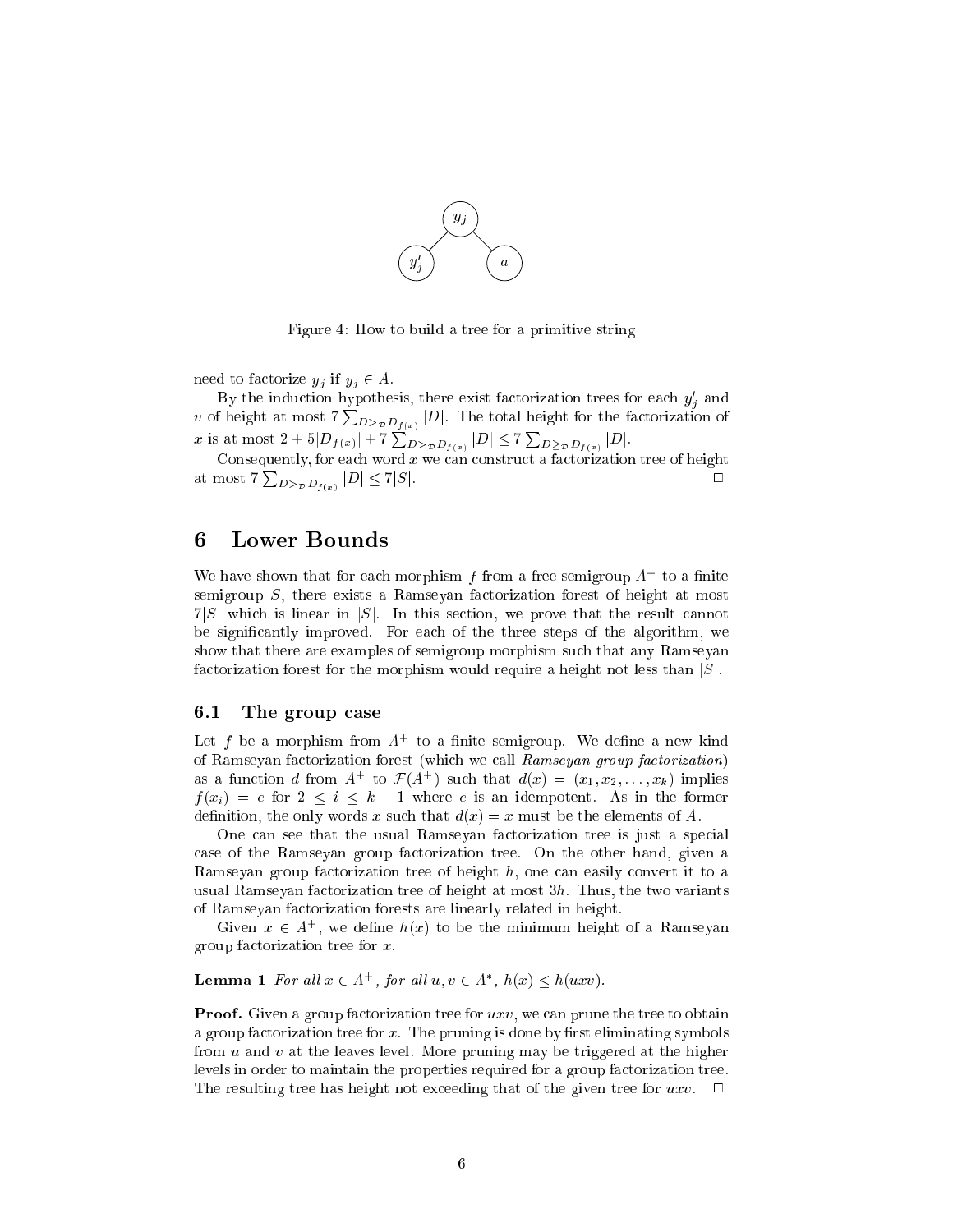Let G be a group  $\{\alpha_1, \ldots, \alpha_n\}$  of size n, where  $\alpha_1 = e$  is the identity. Let  $A = \{a_1, \ldots, a_n\}$  and f be a morphism from  $A^+$  to G such that  $f(a_i) = \alpha_i$  for  $1 \leq i \leq n$ . We want to show that there exists  $z_n \in A^+$  such that the height of any group factorization tree for  $z_n$  is at least n.

Let  $x = b_1 b_2 \cdots b_k$  where  $b_i \in A$  for  $1 \leq i \leq k$ . Consider the sequence of prefix images  $\beta_i = f(b_1b_2 \cdots b_i)$ , for  $1 \leq i \leq k$ . We define  $\beta = \beta_1 \cdots \beta_k$  to be the prefix images string of x. Suppose we are given with the prefix images string  $\beta$ but not the original string x. Since  $G$  is a group, we can compute x as follows:  $b_1 = f^{-1}(\beta_1)$  and  $b_i = f^{-1}(\beta_{i-1}^{-1}\beta_i)$  for  $2 \leq i \leq k$ .

Instead of constructing  $z_n$  such that the height of any Ramseyan group factorization tree for  $z_n$  is at least n, we will construct the prefix images string  $\delta_n$  of  $z_n$  from which  $z_n$  can be recovered uniquely.

Let  $\beta$  and  $\gamma$  be two prefix images strings of the same length k. We say that  $\beta$  and  $\gamma$  are structurally similar if for all  $1 \leq i, j \leq k, \beta_i = \beta_j$  iff  $\gamma_i = \gamma_j$ .

**Lemma 2** Let  $x, y \in A^+$  such that the prefix images strings of x and y are structurally similar. Then  $h(x) = h(y)$ .

**Proof.** Let  $k = |x| = |y|$ . Let  $x = b_1 \cdots b_k$ . Suppose we are given a group factorization tree for x. Let  $d(x) = (x_1, x_2, \ldots, x_p)$  where  $p \ge 2$ . Then  $f(x_1) =$  $f(x_1x_2) = f(x_1x_2x_3) = \cdots = f(x_1x_2 \cdots x_{p-1})$ . Let  $d(y) = (y_1, y_2, \ldots, y_p)$  such that  $|y_i| = |x_i|$  for  $1 \le i \le p$ . Since the prefix images strings of x and y are structurally similar, we have  $f(y_1) = f(y_1y_2) = f(y_1y_2y_3) = \cdots = f(y_1y_2 \cdots y_{p-1}).$ Thus,  $d(y)$  is well-defined. Furthermore,  $x_i$  and  $y_i$  are again structurally similar for  $1 \leq i \leq p$ . Therefore, given a group factorization tree for x, we can construct a similar group factorization tree for  $y$  that is structurally the same, and vice  $\Box$ 

To construct  $\delta_n$ , we construct inductively  $\delta_i \in {\alpha_1, \ldots, \alpha_i}^+$  for  $i =$  $1, 2, \ldots, n$  such that the height of any group factorization tree for  $z_i \in A^+$ , which prefix images string is  $\delta_i$ , is at least i. We define  $\delta_1 = \alpha_1 \alpha_1$ . It is immediate to see that any group factorization tree for  $z_1$  has height one. Suppose we have defined  $\delta_i \in \{\alpha_1, \ldots, \alpha_i\}^+$ . Let  $1 \leq j \leq i$ . By substituting every occurrence of  $\alpha_j$  by  $\alpha_{i+1}$  in  $\delta_i$ , we obtain a string  $\delta_i^j \in (\{\alpha_1,\ldots,\alpha_i\}\setminus\{\alpha_j\}\cup\{\alpha_{i+1}\})^+$  which is structurally similar to  $\delta_i$ . Next, we define  $\delta_{i+1} = \delta_i \delta_i^1 \delta_i^2 \cdots \delta_i^i \in \{\alpha_1, \ldots, \alpha_{i+1}\}^+.$ <sup>i</sup> We want to show that any group factorization tree for  $z_{i+1}$  has height at least  $i + 1$ . Let  $d(z_{i+1}) = (x_1, x_2, \ldots, x_p)$  where  $p \ge 2$ .

Firstly suppose  $\alpha_{i+1} = f(x_1) = f(x_1 x_2) = \cdots = f(x_1 x_2 \cdots x_{p-1})$ . Since none of the prefix images of  $z_i$  is  $\alpha_{i+1}$ , we deduce that  $\delta_i$  is a prefix of the prefix images string for  $x_1$  where  $f(x_1) = \alpha_{i+1}$ . Thus,  $z_i$  is a prefix of  $x_1$ . Since  $z_i$ requires a tree of height at least  $i$  for factorization, by Lemma 1 any factorization tree for  $x_1$  also requires a height of at least *i*. Hence, the total height of this tree for  $z_{i+1}$  is at least  $i+1$ .

Next suppose  $\alpha_j = f(x_1) = f(x_1x_2) = \cdots = f(x_1x_2 \cdots x_{p-1})$  where  $1 \leq j \leq p$ *i*. Recall that  $\delta_i^j \in (\{\alpha_1, \ldots, \alpha_{i+1}\} \setminus \{\alpha_j\})^+$  is a string that does not consist of the symbol  $\alpha_j$ . Let  $k = |\delta_i|$ . Then  $|\delta_{i+1}| = k(i+1)$ . Since  $\delta_{i+1} = \delta_i \delta_i^1 \delta_i^2 \cdots \delta_i^i$ , the substring  $\delta_i^j$  is located within  $\delta_{i+1}$  in positions between  $kj+1$  and  $k(j+1)$ . There must exist  $x_m$  where  $1 \leq m \leq p$  such that  $\delta_i^j$  is 'covered' by  $x_m$  in the sense that  $|x_1x_2\cdots x_{m-1}| < k j+1 < k(j+1) \leq |x_1x_2\cdots x_m|$ . Since G is a group, there is a substring of the prefix images string of  $x_m$  that is structurally similar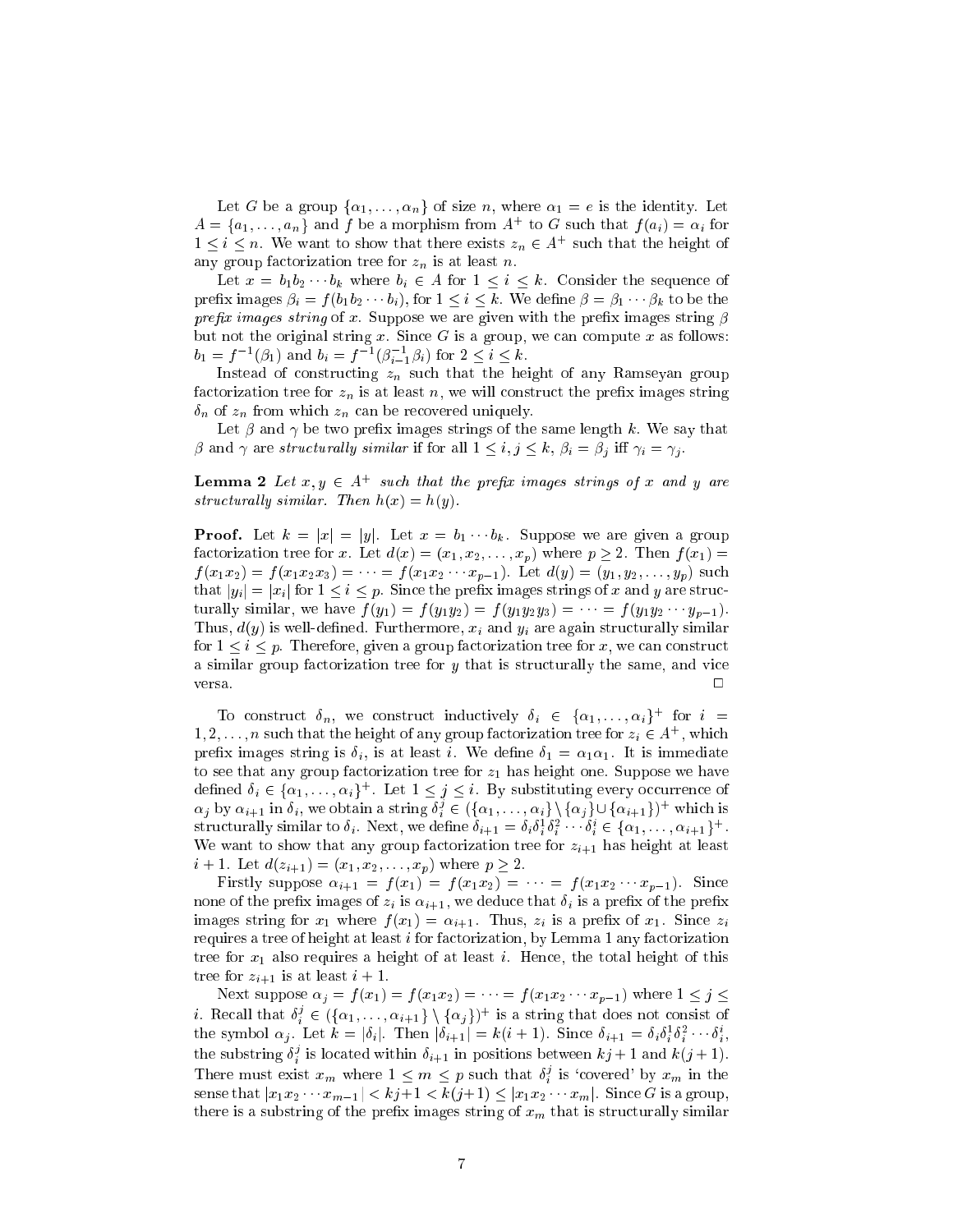to  $\delta_i^j$ , which is also structurally similar to  $\delta_i$  since the 'structurally similarity' <sup>i</sup> relation is transitive. By Lemma 1 and Lemma 2, we conclude that  $h(x_m) \geq i$ . Again, the total height of this alternate group factorization tree is at least  $i+1$ .

In Section 3, we prove that every morphism from  $A^+$  to a group G admits a Ramseyan factorization forest of height at most  $3|G|$ . A close look at the algorithm shows that one an obtain a Ramseyan group fa
torization forest of height at most |G|. Thus, the existence of  $z_n$  shows that the algorithm is indeed tight.

**Theorem 4** Consider any morphism  $f : A^+ \to G$ , where G is a finite group. Let  $F$  be a Ramseyan factorization forest for f. Then the height of  $F$  is at least  $|G|$ .

**Proof.** It has been shown that there exists a string  $z$  such that the height of any Ramseyan group factorization tree is at least  $|G|$ . Since Ramseyan factorization is a spe
ial ase of Ramseyan group fa
torization, we on
lude that the height of any Ramseyan factorization tree is also at least  $|G|$ .

#### 6.2 The case of rectangular bands

In Section 4, we describe a factorization algorithm for the case of a single  $\mathcal{D}$ class. The algorithm is done recursively and relies on the results of Section 3 for factorization in the group case. If every subgroup (equivalently,  $H$ -class) is trivial, the algorithm given in Section 4 will produce a factorization forest of height at most  $3|S|$ . In the following, we give a family of examples of single  $D$ -class semigroups with trivial  $H$ -classes (which are called *rectangular bands*) that require factorization forests of height at least  $|S|$ .

Given two nonempty sets  $I$  and  $J$ , we define an associative multiplication on the set  $I \times J$  as follows:

$$
\forall i, i' \in I, \forall j, j' \in J, (i, j)(i', j') = (i, j')
$$

A semigroup S is called a rectangular band if there exist I and J such that  $S$ is isomorphic to  $I \times J$  with the previous multiplication.

Let f be a morphism from  $A^+$  to a rectangular band. We define a Ramseyan rectangular factorization forest as a function d from  $A^+$  to  $\mathcal{F}(A^+)$ such that  $d(x) = (x_1, x_2, \ldots, x_q)$  implies  $|\text{int}(d(x))| = 1$  where  $\text{int}(d(x)) =$  $\text{int}(x_1, x_2, \ldots, x_q) = \{ (L_{f(x_i)}, R_{f(x_{i+1})}) \mid 1 \leq i \leq q-1 \}.$  As in the former definitions, the only words x such that  $d(x) = x$  must be the elements of A. Observe that every element of a re
tangular band is an idempotent and  $f(x_2) = f(x_3) = \cdots = f(x_{q-1})$ . Thus, Ramseyan factorization forest is a special case of Ramseyan rectangular factorization forest, which in turn is a special case of Ramseyan group factorization forest. Given a Ramseyan rectangular factorization forest of height  $h$ , we can construct a Ramseyan factorization forest of height at most  $3h$ . Therefore, the three variants of Ramseyan factorization forests are linearly related in height.

Given  $x \in A^+$ , we define  $h(x)$  to be the minimum height of a Ramseyan rectangular factorization tree for x.

**Lemma 3** For all  $x \in A^+$ , for all  $u, v \in A^*$ ,  $h(x) \leq h(uxv)$ .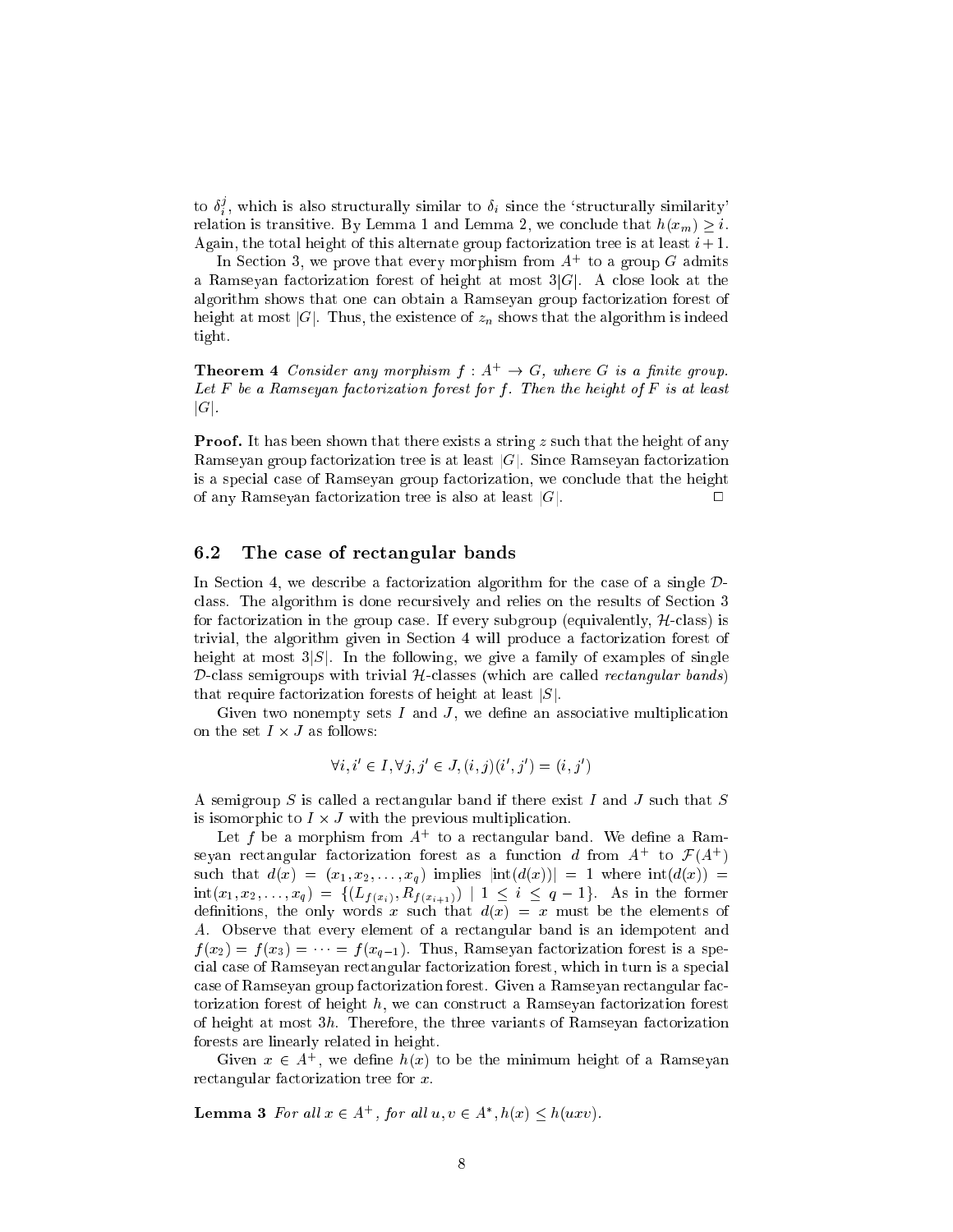**Proof.** The proof is exactly the same as in the former case for Ramseyan group factorization forest.  $\Box$ 

Let  $A = \{a_{ij} | i \in I, j \in J\}$  and f be the morphism from  $A^+$  to the rectangular band  $I \times J$  such that for each  $(i, j) \in I \times J$ ,  $f(a_{ij}) = (i, j)$ . Given a word  $x = a_{i_1 j_1} \cdots a_{i_n j_n}$ , we define  $\text{int}(x) = \{\text{between}(k) \mid 1 \leq k \leq p-1\}$  where  $\mathrm{betw}_x(k) = (j_k, i_{k+1})$ . We want to show that there exists a word such that the height of any rectangular factorization tree for this word will be at least the size of the semigroup  $|S|$  which is  $|I| \times |J|$ .

As for the group case, we will construct recursively a word  $x_k$  such that  $\left|\text{int}(x_k)\right| = k$  and  $h(x_k) \geq k$ . For  $k = 1$ , pick any specific ordered pair  $(i', j')$ from S. Let  $x_1 = a_{i'j'}a_{i'j'}$  which will need a tree of height 1 and  $|\text{int}(x_1)| =$  $|\{(j',i')\}|=1.$ 

Suppose  $k > 1$ . We will construct  $x_k$  from the structure of  $x_{k-1}$ . Pick a specific ordered pair  $(j'', i'') \in S \setminus \text{int}(x_{k-1})$ . For each  $(j, i) \in \text{int}(x_{k-1})$ , we construct a word  $y_{ji}$  by replacing the letters of  $x_{k-1}$  such that  $f(y_{ji}) = (i', j')$ and for each  $1 \leq p \leq |x_{k-1}| - 1$ , betw<sub>yi</sub>  $(p) = (j'', i'')$  if betw<sub>x<sub>k-1</sub></sub> $(p) = (j, i)$ and  $bctw_{y_{ji}}(p) = betw_{x_{k-1}}(p)$  otherwise. It is easy to see that  $int(y_{ji})$  =  $\{(j'',i'')\}\cup \text{int}(x_{k-1})\setminus \{(j,i)\}\$ and the minimal height of a Ramseyan rectangular factorization tree for each  $y_{ij}$  is at least  $k-1$ . We define  $x_k$  to be the concatenation of  $x_{k-1}$  and all the  $y_{ij}$ 's that have been defined previously. Note that  $f(x_k) = (i', j')$  and  $\text{int}(x_k) = \text{int}(x_{k-1}) \cup \{(j'', i'')\}$ . Similar to the proof for the group case, we can show that the minimal height of a Ramseyan rectangular factorization tree for  $x_k$  is at least k. Thus, there exists a word which Ramseyan rectangular factorization tree requires a height at least  $|S|$ . Remark: A close look at the algorithm given in Section 4 shows that every morphism from  $A^+$  to a re
tangular band semigroup S admits a Ramseyan re
tangular fa
torization forest of height  $|S|$ . Next, since Ramseyan factorization forest is a special case of Ramseyan re
tangular fa
torization forest, we obtain the next theorem.

**Theorem 5** Consider any morphism  $f : A^+ \rightarrow S$ , where S is a rectangular band. Let  $F$  be a Ramseyan factorization forest for f. Then the height of  $F$  is at least  $|S|$ .

#### 6.3D-trivial semigroups

In Section 5, we describe a factorization algorithm for the general case. The algorithm is done re
ursively and relies on the results of Se
tion 4 for fa
torization for the single  $D$ -class case. If every  $D$ -class is trivial, the algorithm given in Section 5 will produce a factorization forest of height at most  $3|S|$ . In the following, we give a family of examples of  $D$ -trivial semigroups that require factorization forests of height more than  $|S|$ .

For each *n*, let  $S_n$  be the semigroup  $\{\alpha_1, \ldots, \alpha_n\}$  with the following associative operation:  $\alpha_i \alpha_j = \alpha_j \alpha_i = \alpha_{\max\{i,j\}}$ . We can easily see that  $D_{\alpha_i} = {\alpha_i}$  and if  $i < j$ ,  $D_j <_{\mathcal{D}} D_i$ . Let  $A_n = \{a_1, \ldots, a_n\}$ . Let  $f : A_n^+ \to S_n$  be the morphism such that for each  $1 \leq i \leq n$ ,  $f(a_i) = \alpha_i$ . For each word  $x \in A_n^+$ , we can easily see that  $f(x) = \alpha_{i_m}$  where  $i_m = \max\{i \mid a_i \text{ is a letter of } x\}$ . Let  $x_1$  be the word  $a_1a_1$  and  $x_{i+1} = (x_ia_{i+1})^2$  for  $1 \leq i \leq n-1$ . That is,  $x_n = ((a_1^2a_2)^2 \cdots a_n)^2$ .

**Lemma 4** The minimal height of a Ramseyan factorization tree for  $x_n$  is  $n+1$ , where  $n \geq 2$ .